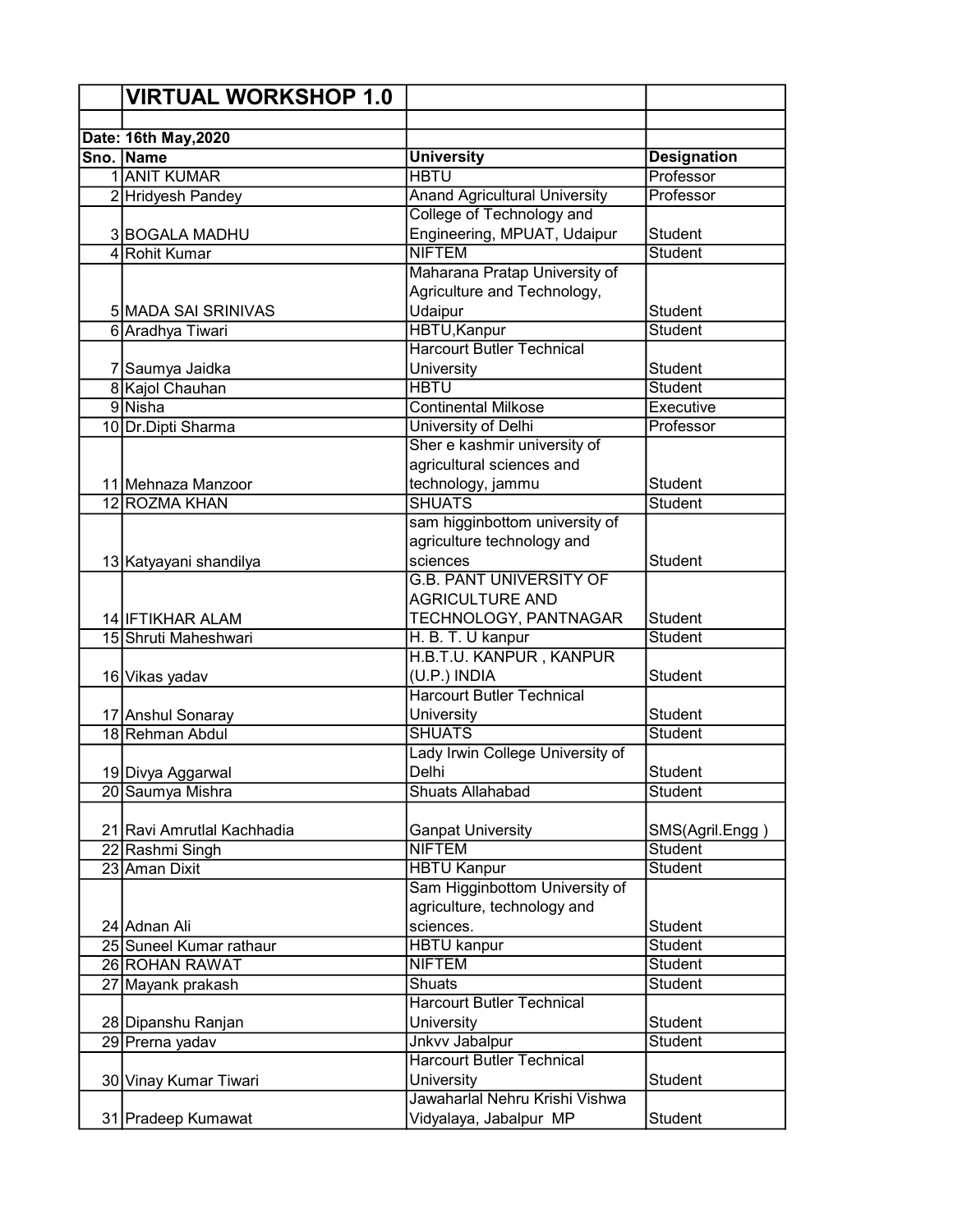| 32 Sumaiya Fatima             | <b>Hbtu</b>                          | <b>Student</b>           |
|-------------------------------|--------------------------------------|--------------------------|
|                               | Lady Irwin College, Delhi            |                          |
| 33 Bhavya Sachdev             | University                           | <b>Student</b>           |
| 34 Twinkle kumar Sachchan     | Delhi university                     | Professor                |
|                               | <b>Harcourt Butler Technical</b>     |                          |
| 35 SHUBHANGI RATHI            | University, Kanpur                   | <b>Student</b>           |
|                               | National institute of food           |                          |
|                               | technology entrepreneurship and      |                          |
| 36 Neha dhiman                | managememt                           | <b>Student</b>           |
| 37 Rohit Biswas               | LPU                                  | Professor                |
| 38 Amar kourav                | Jnkvv jabalpur                       | Student                  |
| 39 Nandita                    | H.B T.U., Kanpur                     | <b>Student</b>           |
| 40 Rachna Sehrawat            | <b>NIT Rourkela</b>                  | Professor                |
| 41 Mr. Bheru Lal Kumhar       | <b>JNKVV Jabalpur</b>                | Student                  |
|                               | Jawaharlal Nehru Krishi              |                          |
| 42 Soumya Swarup Panda        | Viswavidyalaya                       | <b>Student</b>           |
|                               | Harcourt butler technical            |                          |
| 43 Rajan Kumar                | university kanpur                    | <b>Student</b>           |
|                               | Sam Higginbottom University of       |                          |
|                               | Agriculture Technology and           |                          |
| 44 RIZWAN AHMAD               | Sciences                             | <b>Student</b>           |
|                               | Eternal University, Baru Sahib,      |                          |
| 45 Dr. Krishan Kumar          | Sirmour, HP- 173101                  | Professor                |
|                               |                                      |                          |
| 46 Nadira Anjum               | <b>SKUAST JAMMU</b>                  | Research Scholar         |
|                               |                                      | I completed my           |
|                               |                                      | education from           |
| 47 Sunil Mahendra             | Shivaji University                   | here.                    |
| 48 Ashutosh Dhami             | <b>SHUATS</b>                        | <b>Student</b>           |
| 49 Anubhav Chhabra            | <b>NIFTEM</b>                        | Student                  |
|                               |                                      |                          |
| 50 Shobharam Thakur           | <b>JNKVV JABALPUR (M.P)</b>          | <b>Technical Officer</b> |
| 51 Adeeba Parveen             | Jamia Hamdard                        | Student                  |
| 52 Gobind Sagar               | <b>NIFTEM</b>                        | Student                  |
| 53 Indra Raj Yadav            | <b>JNKVV Jabalpur</b>                | Student                  |
| 54 sushil yadav               | shuats                               | Student                  |
| 55 Asif Ahmad                 | <b>SHUATS</b>                        | Student                  |
|                               | <b>Harcourt Butler Technical</b>     |                          |
| 56 Shraddha Tripathi          | <b>University Kanpur</b>             | Student                  |
|                               | <b>Harcourt Butler Technical</b>     |                          |
| 57 Divyanshi Yadav            | University                           | <b>Student</b>           |
|                               | Sam higginbottom University of       |                          |
|                               | agriculture technology and           |                          |
| 58 Utkarsh kumar singh        | sciences                             | Student                  |
|                               | <b>HARCOURT BUTLER</b>               |                          |
| 59 LOKESH KUMAR JAISWAL       | <b>TECHNICAL UNIVERSITY</b>          | Student                  |
| 60 Dr. AK Sharma              | <b>Anand Agricultural University</b> | Professor                |
| 61 RUKHSAR AHMED              | MIT college of food technology       | <b>Student</b>           |
| 62 TANYA KANDPAL              | Delhi university                     | <b>Student</b>           |
| 63 Dheerendra shukla          | <b>SHUATS</b>                        | <b>Student</b>           |
|                               | <b>ANAND AGRICULTURE</b>             |                          |
| 64 TARUNKUMAR KIRANBHAI GOHIL | <b>UNIVERSITY</b>                    | Student                  |
| 65 Mayank patel               | <b>NIFTEM</b>                        | <b>Student</b>           |
| 66 NAVNEET Kumar              | <b>SHUATS</b>                        | <b>Student</b>           |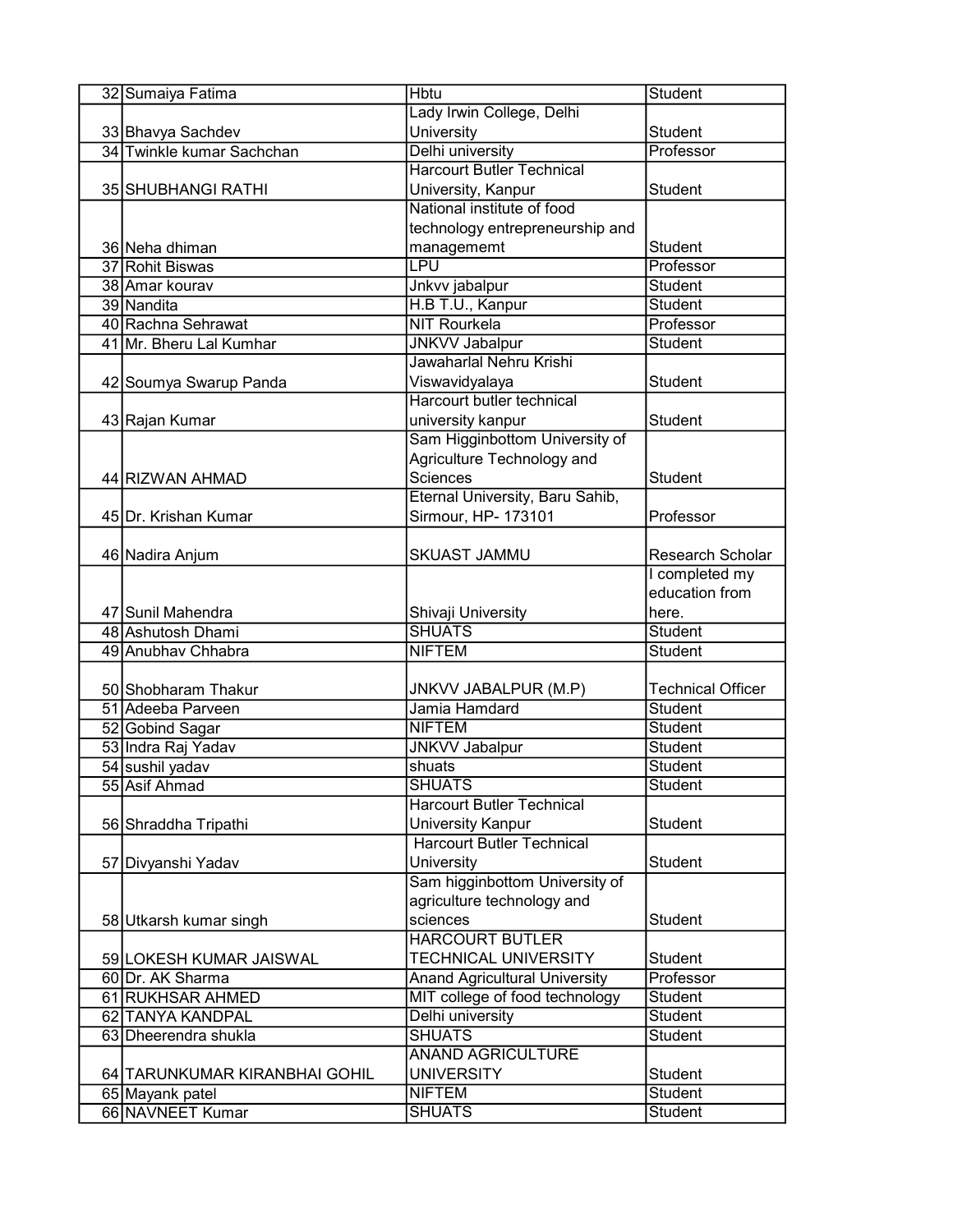|                                   | Sam Higginbottom University of         |                          |
|-----------------------------------|----------------------------------------|--------------------------|
|                                   | Agriculture, Technology and            |                          |
| 67 Shivanshi Srivastava           | Sciences                               | <b>Student</b>           |
|                                   | College of agricultural                |                          |
|                                   | engineering JNKVV Jabalpur             |                          |
| 68 Shalini                        | Madhya Pradesh                         | <b>Student</b>           |
|                                   | <b>Harcourt Butler Technical</b>       |                          |
| 69 Abhay Raj Sachan               | University                             | <b>Student</b>           |
|                                   | National Institute of Food             |                          |
|                                   | Technology Entrepreneurship and        |                          |
| 70 JASJOT KAUR                    | Management                             | Student                  |
|                                   | Sam Higginbottom University of         |                          |
|                                   | Agriculture, Technology and            |                          |
| 71 Avanish Kumar Yadav            | Sciences                               | Student                  |
| 72 Makdud Islam                   | <b>Niftem</b>                          | Student                  |
| 73 Huthysini Vijaya Lakshmi Eluru | Shuats                                 | <b>Student</b>           |
|                                   |                                        | Senior Research          |
| 74 Sagar Madhukar Chavan          | MPUAT, Udaipur                         | Fellow                   |
| 75 Radhika Bansal                 | <b>NIFTEM</b>                          | <b>Student</b>           |
| 76 AKULETI SAIKUMAR               | <b>NIFTEM</b>                          | <b>Student</b>           |
| 77 HIMANSHU KUMAR PANDEY          | <b>SHUATS</b>                          | <b>Student</b>           |
|                                   |                                        |                          |
| 78 Dr. PRIYANKA SINGH             | University of allahabad                | <b>Technical officer</b> |
| 79 Vipin Masih prasad             | <b>SHUATS</b>                          | Professor                |
| 80 Harshdeep kaur khurana         | Jamia hamdard University               | <b>Student</b>           |
|                                   | Maharana Pratap University of          |                          |
| 81 Narotam Soni                   | Agriculture and Technology             | <b>Student</b>           |
| 82 Manshi                         | <b>Niftem</b>                          | Student                  |
|                                   |                                        | <b>Business</b>          |
| 83 Kishore Mudiraj                | <b>JNKVV Jabalpur</b>                  | Consultant               |
|                                   | Maharana Pratap University of          |                          |
| 84 nikita wadhawan                | Agriculture and Technology             | Professor                |
| 85 Nandini gupta                  | Ccsu                                   | <b>Student</b>           |
| 86 Vikash Singh                   | RVSKVV, Gwalior                        | Student                  |
| 87 Shams Parwez                   | Jamia Hamdard University               | Student                  |
| 88 Ravindran R                    | <b>Central Agricultural University</b> | Professor                |
| 89 Kandarp sadhu                  | Anand agriculture 3                    | Student                  |
| 90 Shalini Singh                  | <b>Anand Agricultural University</b>   | Student                  |
| 91 Atul                           | <b>SHUATS</b>                          | Professor                |
| 92 Tarun Pahuja                   | <b>NIFTEM</b>                          | Student                  |
| 93 Pranav L. Rane                 | SHUATS, Allahabad                      | Student                  |
| 94 Tapasya Godwani                | <b>NIFTEM</b>                          | Student                  |
| 95 Swati suman                    | <b>SHUATS ALLAHABAD</b>                | Student                  |
| 96 Radhika Sharma                 | University of delhi                    | Student                  |
| 97 Dipti Singh                    | <b>SHUATS</b>                          | Student                  |
|                                   | <b>HARCOURT BUTLER</b>                 |                          |
| 98 PRACHI SRIVASTAVA              | <b>TECHNICAL UNIVERSITY</b>            | Student                  |
| 99 Himani Singh                   | <b>NIFTEM</b>                          | <b>PhD Scholar</b>       |
| 100 Somya Anand                   | <b>SHUATS</b>                          | Student                  |
|                                   |                                        | Industry                 |
| 101 Dinkar Salke                  | KAU                                    | professionals            |
|                                   | Sam Higginbottom University of         |                          |
|                                   | Agriculture, Technology and            |                          |
| 102 Meghna Silvano                | Sciences, Prayagraj, U.P.              | <b>Student</b>           |
| 103 Aravindhan.s                  | niftem                                 | <b>Student</b>           |
|                                   |                                        |                          |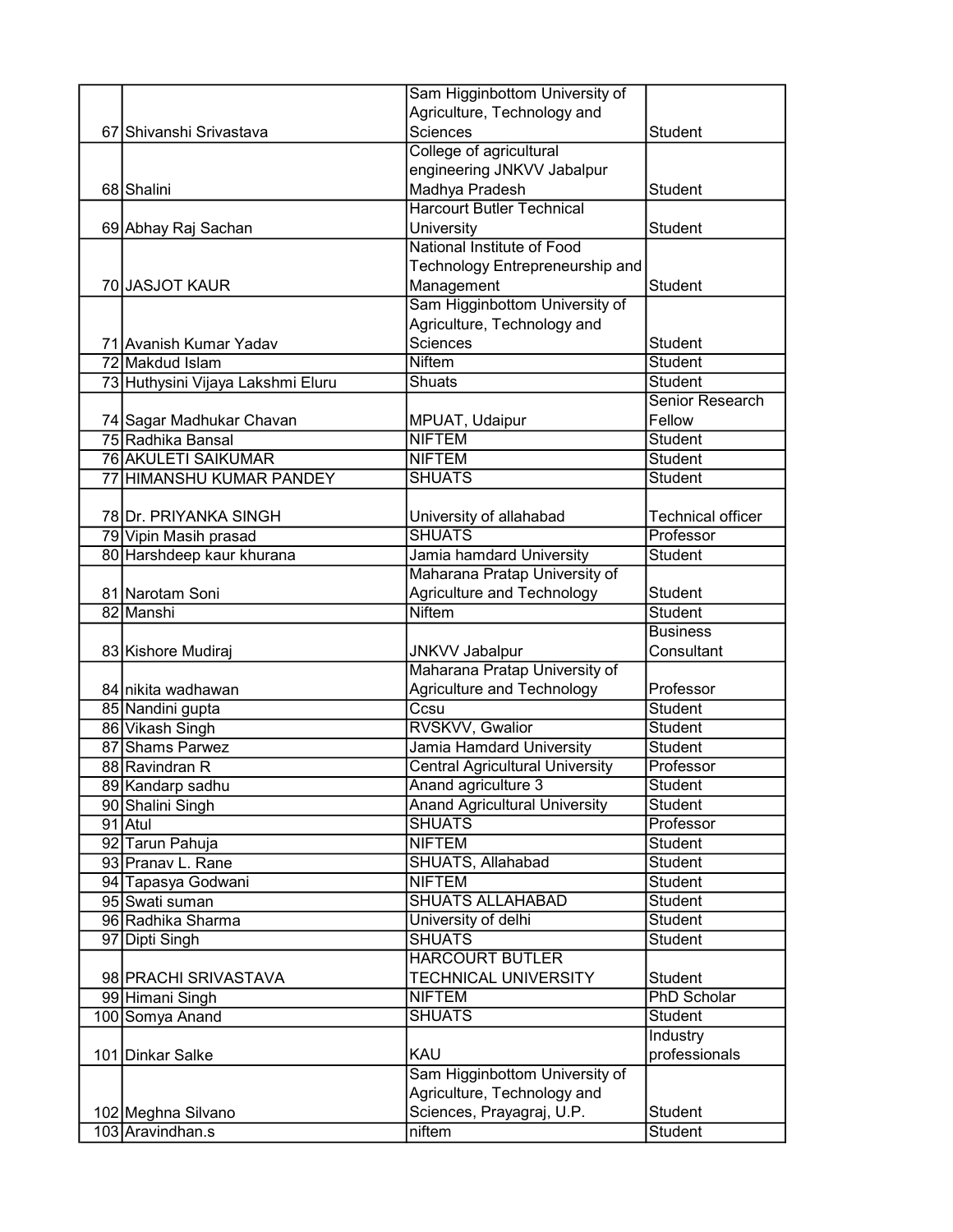| 104 HARSH SRIVASTAVA           | <b>SHUATS</b>                      | <b>Student</b>   |
|--------------------------------|------------------------------------|------------------|
| 105 Shivam tiwari              | <b>Shuats</b>                      | Student          |
| 106 Shweta Sachan              | <b>Hbtu</b>                        | <b>Student</b>   |
| 107 SAUBAN AHMAD               | <b>SHUATS</b>                      | <b>Student</b>   |
| 108 Ankan Kheto                | <b>NIFTEM</b>                      | <b>Student</b>   |
| 109 Subhamoy Dhua              | <b>NIFTEM</b>                      | Student          |
| 110 Donepudi Pratyusha         | NIFTEM, Sonipat                    | Student          |
|                                | N. I. F. T. E. M., Sonipat,        |                  |
| 111 K. Krushnkumar P.          | Haryana                            | Student          |
| 112 Pankaj Sukhwal             | <b>MPUAT</b>                       | Student          |
| 113 Kanika Gogia               | Delhi university                   | <b>Student</b>   |
| 114 Truptee Gharat             | <b>Niftem</b>                      | <b>Student</b>   |
| 115 Srishti Gupta              | <b>NIFTEM</b>                      | Student          |
| 116 Rankit Antal               | <b>NIFTEM</b>                      | Student          |
| 117 anurag Sharma              | <b>NIFTEM</b>                      | Student          |
| 118 Nikhil Narang              | <b>Niftem</b>                      | Student          |
| 119 Sweta singh                | Shuats                             | Student          |
|                                | Jjawaharlal Nehru Agriculture      |                  |
| 120 Shashi Gour                | University Jabalpur (M.P)          | Scientist        |
| 121 Ritesh Sharma              | <b>NIFTEM</b>                      | <b>Student</b>   |
| 122 Mangalsing Sitaram Pawar   | <b>MIT ADTU Pune</b>               | Professor        |
|                                |                                    |                  |
|                                | Rajmata Vijayaraje Scindia Krishi  |                  |
| 123 Dr. Sudhir Singh Bhadauria | Vishwa Vidyalaya, Gwalior          | Asstt. Professor |
| 124 Gulshan Tripathi           | <b>SHIATS</b>                      | Manager          |
| 125 Kunal                      | <b>SHUATS PRAYAGRAJ</b>            | <b>Student</b>   |
| 126 Parv Bajaj                 | <b>NIFTEM</b>                      | Student          |
|                                | Sam Higgins bottom University of   |                  |
|                                | agriculture technology and         |                  |
|                                | sciences                           | <b>Student</b>   |
| 127 Komal Gupta                |                                    |                  |
|                                |                                    |                  |
|                                | Acharya Narendra Dev University    |                  |
|                                | of Agriculture & technology,       |                  |
| 128 Archana Singh              | Kumarganj, Ayodhya                 | Scientist        |
| 129 Riya Gupta                 | University of Allahabad            | <b>Student</b>   |
| 130 Saurabh                    | <b>NIFTEM</b>                      | Student          |
| 131 Nagarathna S B             | <b>MPUAT</b>                       | Student          |
| 132 Manoj Kumar Moga           | Niftem                             | Student          |
| 133 BISWAJIT NAYAK             | <b>NIFTEM</b>                      | Student          |
|                                | CG Kamdhenu Vishwavidyalaya,       |                  |
| 134 Ashok Agrawal              | Durg                               | Professor        |
| 135 Nikita Chauhan             | <b>HBTU</b>                        | Student          |
|                                | Harcourt butler technical          |                  |
| 136 Abhinandan mishra          | University, Kanpur                 | Student          |
|                                |                                    | <b>Buisness</b>  |
| 137 Harish Kumar R S           | Anna university                    | entrepreneurs    |
| 138 Sammek Jain                | <b>Allahabad Unvercity</b>         | Student          |
| 139 Areeba Masroor             | <b>SHUATS</b>                      | <b>Student</b>   |
|                                | Sam Higginbottom University of     |                  |
|                                | agriculture, technology and        |                  |
| 140 Baneeprajnya Nayak         | sciences                           | Student          |
| 141 Ruhi Gupta                 | <b>SHUATS</b>                      | <b>Student</b>   |
| 142 Aditya mishra              | Jaipur national university         | <b>Student</b>   |
| 143 Agrima Singh               | Jaipur national University         | <b>Student</b>   |
| 144 Pranjul Sharma             | Jaipur National University, jaipur | Student          |
|                                |                                    |                  |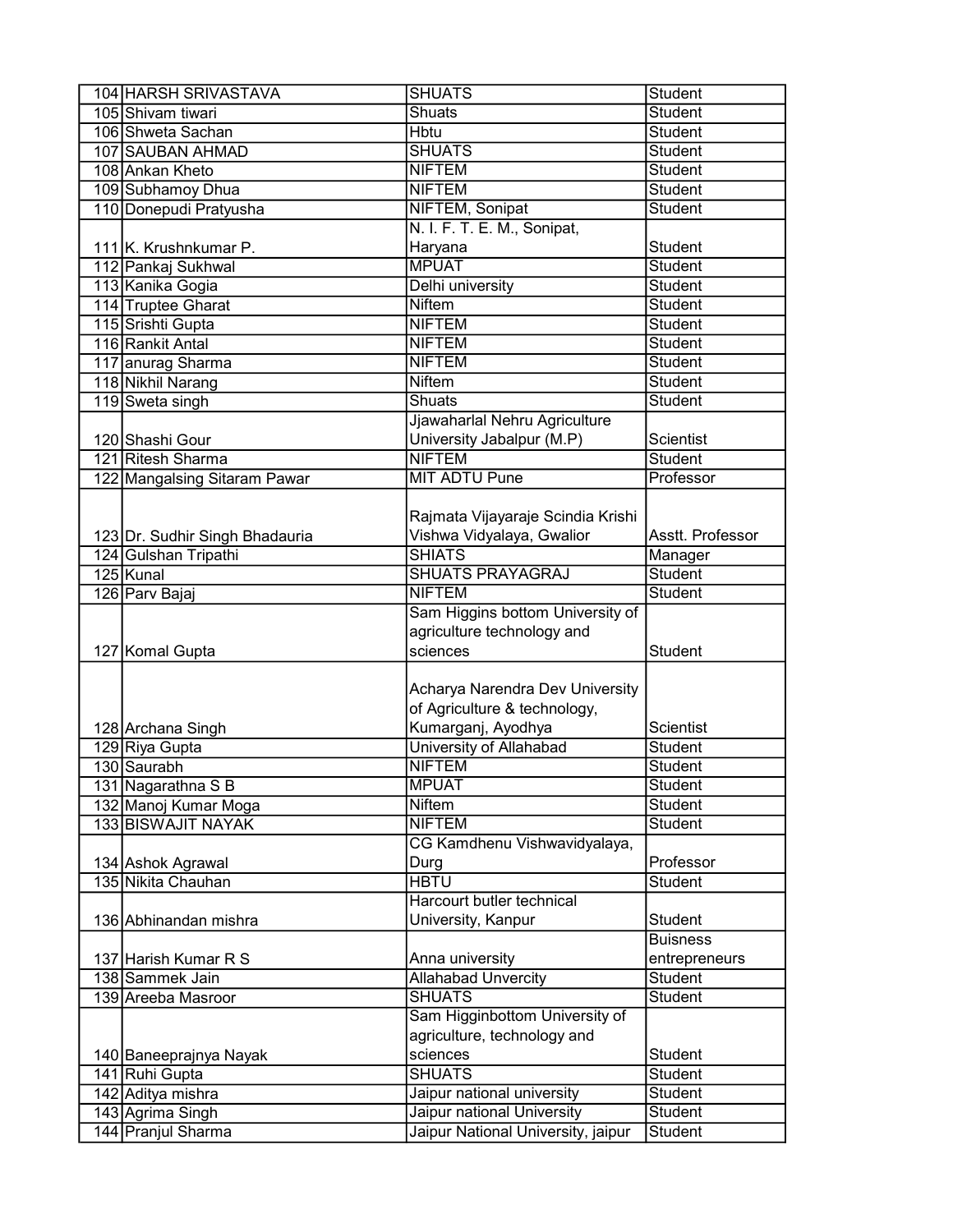| 145 Pratik Pramod Jagtap      | <b>NIFTEM</b>                      | <b>Student</b>            |
|-------------------------------|------------------------------------|---------------------------|
| 146 Soumya Singh              | <b>NIFTEM</b>                      | <b>Student</b>            |
| 147 Nakul pareek              | Jaipur national university         | <b>Student</b>            |
| 148 Ishita Mittal             | <b>Jaipur National University</b>  | <b>Student</b>            |
|                               | Dr balasaheb sawant kokan          |                           |
| 149 Disha Rajendra Chavan     | krushi vidyapeeth                  | <b>Student</b>            |
| 150 Pooja Prakash Ahirrao     | Dr.B.S.K.K.V.Dapoli                | <b>Student</b>            |
| $151$ Love                    | <b>Jaipur National University</b>  | <b>Student</b>            |
| 152 Pratik ashok thakare      | M.P.K.V. rahuri                    | <b>Student</b>            |
|                               | National Institute of Agricultural |                           |
|                               | <b>Extension Management</b>        |                           |
| 153 Arpit Andrew Noel         | (MANAGE), Hyderabad                | Student                   |
| 154 Abul jufar                | <b>NIFTEM</b>                      | Student                   |
| 155 Aditi Kumari              | <b>SHUATS</b>                      | Student                   |
|                               | Dr. Balasaheb Sawant Konkan        |                           |
| 156 Ankita Vishwanath Awari   | Krishi Vidyapeeth                  | <b>Student</b>            |
|                               | Indian Institute of Food           |                           |
| 157 ARCHANA SINGH             | Processing Technology              | Student                   |
| 158 Saurabh Dhavale           | <b>Jaipur National University</b>  | Student                   |
| 159 Sahil sharma              | <b>Niftem</b>                      | <b>Student</b>            |
|                               | Dr. Balasaheb savant konkan        |                           |
| 160 Sharayu dilip nigade      | krishi vidyapeeth, dapoli          | <b>Student</b>            |
|                               | University of Agricultural         |                           |
| 161 Dr.Ramya, H.G.            | Sciences, Dharwad                  | Professor                 |
| 162 Kanchan kumari            | <b>SHUATS</b>                      | <b>Student</b>            |
| 163 MD Sawood Alam            | <b>NIFTEM</b>                      | <b>Student</b>            |
| 164 Isha singh                | Jaipur national university         | <b>Student</b>            |
| 165 Akshada Bhausaheb Bhosale | <b>MIT ADT UNIVERSITY</b>          | <b>Student</b>            |
| 166 AKHAND PRATAP SINGH       | <b>NIFTEM</b>                      | <b>Student</b>            |
| 167 Nisha nandle              | <b>Medicaps university Indore</b>  | Professor                 |
| 168 Sifat khan                | <b>SHUATS</b>                      | Student                   |
|                               | Center of Food Technology,         |                           |
| 169 Shakeela Bano             | Allahabad University               | Student                   |
| 170 Archna kumari             | <b>SHUATS</b>                      | Professor                 |
| 171 Anjali Yadav              | University of Allahabad            | Student                   |
|                               |                                    |                           |
| 172 Anjali Tomar              | Medicaps university                | <b>Teaching Assistant</b> |
| 173 Kush                      | Jaipur National University         | Student                   |
| 174 Deepika Patel             | Medicaps university                | Professor                 |
| 175 BALCHAND MALAV            | <b>MPUAT</b>                       | Student                   |
|                               | Maharana Pratap University of      |                           |
|                               | Agriculture and Technology,        |                           |
| 176 Kushal Pramod Dhake       | Udaipur                            | Student                   |
|                               | Sam Higginbottom University of     |                           |
|                               | agriculture technology and         |                           |
| 177 Mantasha Zeeshan          | sciences                           | Student                   |
|                               |                                    |                           |
| 178 Dr. Priyanka Singh        | Medi- caps University Indore       | Assistant professor       |
| 179 Praval Chauhan            | <b>Medi-Caps University</b>        | Professor                 |
| 180 RAHUL SRIVASTAVA          | <b>Shuats</b>                      | <b>Student</b>            |
| 181 Akhilesh Kumar Gupta      | <b>NIFTEM</b>                      | <b>Student</b>            |
| 182 Dr. Pragya Mishra         | <b>Banaras Hindu University</b>    | Professor                 |
|                               | Vaugh Institute of Agricultural    |                           |
|                               | Engineering and Technology,        |                           |
| 183 Ranjeet Paulson           | (SHUATS), Allahabad                | Student                   |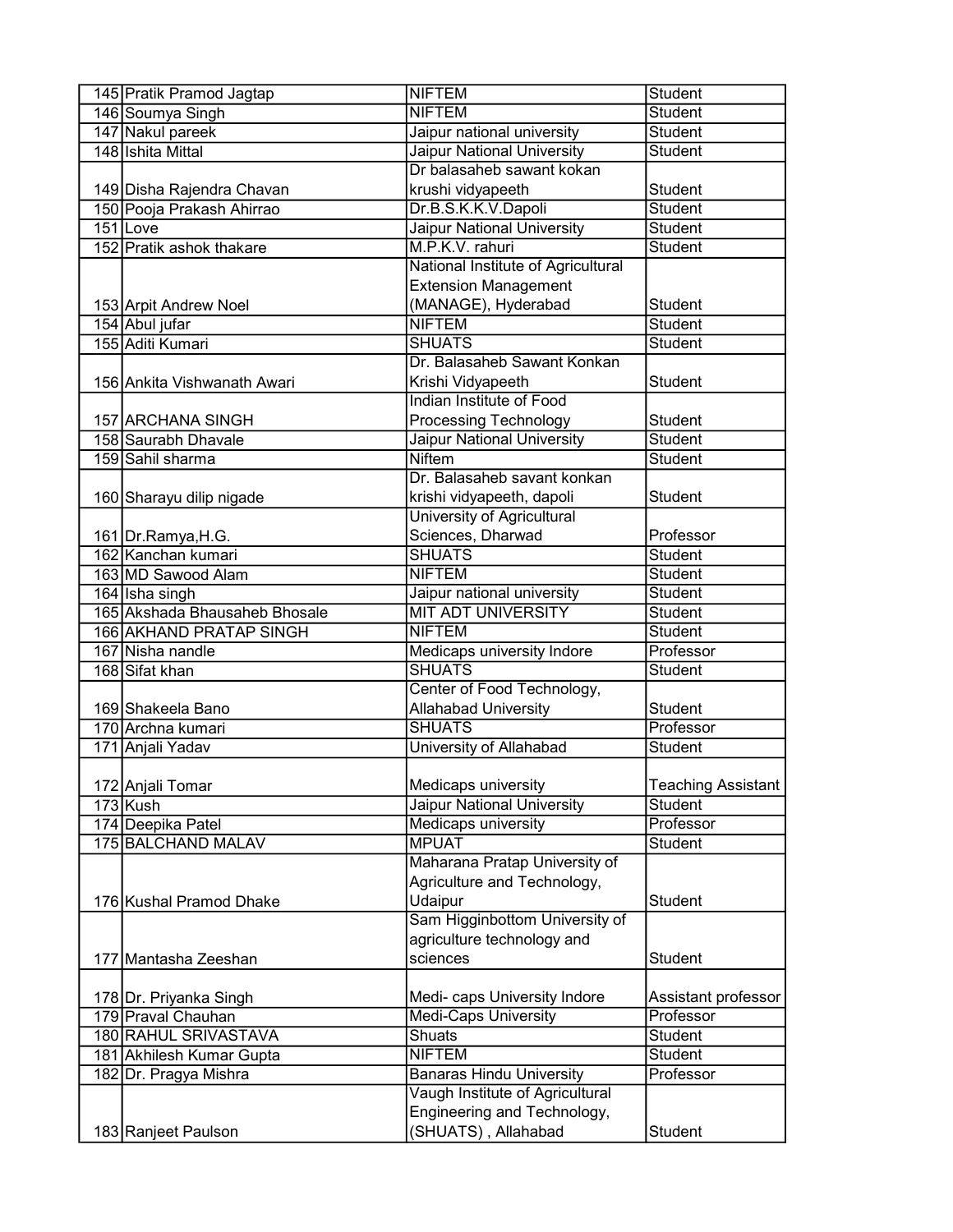| 184 Ankit Pandey                        | <b>SHUATS University</b>                          | Student                    |
|-----------------------------------------|---------------------------------------------------|----------------------------|
| 185 ANAND GUPTA                         | <b>SHUATS</b>                                     | <b>Student</b>             |
|                                         | College of dairy science and food                 |                            |
| 186 Denis soreng                        | technology, raipur                                | <b>Student</b>             |
|                                         | Sam higginbottom university of                    |                            |
|                                         | agriculture technology and                        |                            |
| 187 Vishnu Singh                        | sciences                                          | Student                    |
| 188 Sakshi Deshmukh                     | CDSFT, Raipur.(CG)                                | <b>Student</b>             |
|                                         | Jawaharlal Nehru Krishi                           |                            |
|                                         | Vishwavidyalaya, Jabalpur, MP,                    |                            |
| 189 Dr. Rahul Dongre                    | India                                             | <b>Assistant Professor</b> |
|                                         | Vasantrao Naik Krishi                             |                            |
| 190 Himanshu                            | Vidyapeeth, Parbhani                              | Student                    |
| 191 Itisha chauhan                      | <b>NIFTEM</b>                                     | Student                    |
|                                         | Chhattisgarh kamdhenu                             |                            |
| 192 Rajlaxmi dubey                      | vishwavidyalaya                                   | Student                    |
| 193 Vikas.M.Y                           | Uhs bagalkot                                      | Student                    |
|                                         | Chhattisgarh Kamdhenu                             |                            |
| 194 Chetan Khurana                      | university durg                                   | Student                    |
|                                         |                                                   |                            |
| 195 Lokesh verma                        | Chhattisgarh kamdhenu university Student          |                            |
| 196 Radhika Bhatia                      | <b>Bundelkhand University</b>                     | <b>Student</b>             |
| 197 Ajay Aher                           | <b>SPPU University</b>                            | <b>Student</b>             |
| 198 Devika Rana                         | <b>Bundelkhand University</b>                     | <b>Student</b>             |
| 199 Savroop Kaur                        | <b>Guru Nanak Dev University</b>                  | <b>Student</b>             |
|                                         | Indian institute of technology                    |                            |
|                                         | Delhi                                             | Student                    |
| 200 Vipasha<br>201 Hariom Patidar       | <b>SHUATS</b>                                     | Student                    |
|                                         | Dsirt(anna university affiliated)                 | <b>Student</b>             |
| 202 Gayathri senthilkumar               | K.K.Wagh College of food                          |                            |
|                                         |                                                   | <b>Assistant Professor</b> |
| 203 Maboodurrahman<br>204 Yashika Mehta | technology, Nashik                                | Student                    |
|                                         | <b>Delhi University</b><br>Graphic era university |                            |
| 205 Anshika Pathak                      |                                                   | Student                    |
|                                         | College of dairy science and food                 |                            |
| 206 Piyusha                             | technology Raipur                                 | Student                    |
| 207 Karun Jusyal                        | <b>NIFTEM</b>                                     | <b>Student</b>             |
| 208 Shiv Kumar Ahirwar                  | Jnkvv, jabalpur M.P.                              | Student                    |
| 209 Sanjeev Singh                       | Medi - Caps University                            | Student                    |
|                                         | Sam Higginbottom University of                    |                            |
|                                         | Agriculture, Technology and                       |                            |
| 210 Bhanu Pratap Singh                  | Sciences                                          | Student                    |
| 211 Suhela challa                       | Jiwaji university                                 | Student                    |
| 212 Catherine T A                       | <b>KUFOS</b>                                      | Student                    |
|                                         |                                                   |                            |
| 213 Ajay Kumar Solanki                  | <b>DAVV</b>                                       | Food Technologist          |
| 214 SANDEEP PATEL                       | <b>SHUATS PRAYAGRAJ</b>                           | Student                    |
| 215 Hemraj kumawat                      | <b>MPUAT</b>                                      | <b>Student</b>             |
| 216 Shubham Haribhau Kulkarni           | Dr.PDKV Akola                                     | Student                    |
|                                         | Maharana Pratap University of                     |                            |
| 217 Kailash Gora                        | <b>Agriculture and Technology</b>                 | Student                    |
|                                         | Jawaharlal Nehru Krishi                           |                            |
| 218 Akash Patel                         | Vidhyalaya, jabalpur (m.p.)                       | Student                    |
|                                         | Sam higginbottom University of                    |                            |
|                                         | agriculture, technology and                       |                            |
| 219 Anchal kumari                       | sciences                                          | Student                    |